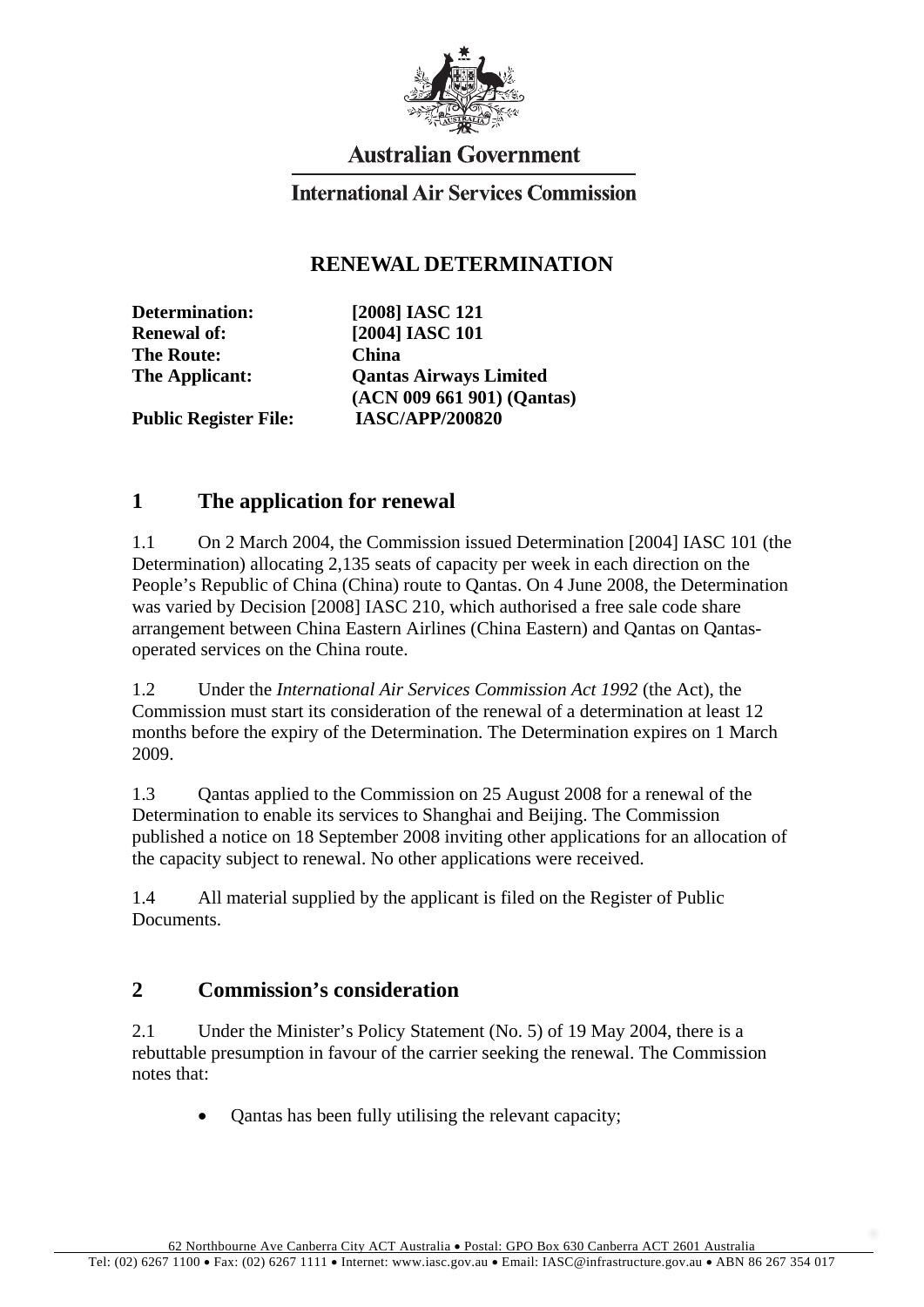- According to the Register of Available Capacity, there are 5,530 seats per week available to and from Sydney, Melbourne, Brisbane and Perth on the China route. There are no restrictions on capacity, frequency and aircraft type from other points in Australia on the China route.
- there are no other applicants seeking capacity on the route; and
- there is no evidence that Qantas has failed to service the route effectively.

2.2 In these circumstances, the Commission concludes that the renewal of Determination [2004] IASC 101 would be of benefit to the public.

2.3 The wording of the fresh determination below reflects the view of the Commission that determinations which renew original determinations should contain updated terms and conditions consistent with the Commission's current practice and current air services arrangements. Under the Act, the Commission may make changes to the terms and conditions included in the original determination where warranted by changes in circumstances since the original determination was made.

## **3 Determination for renewal of Determination [2004] IASC 101 allocating capacity on the China route to Qantas ([2008] IASC 121)**

3.1 The Commission makes a determination in favour of Qantas, allocating 2,135 seats per week in each direction on the China route under the Australia - China air services arrangements.

- 3.2 The determination is for five years from 2 March 2009.
- 3.3 The determination is subject to the following conditions:
	- Qantas is required to utilise the capacity;
	- only Qantas is permitted to utilise the capacity;
	- the capacity may be used by Qantas to provide services jointly with China Eastern in accordance with:
		- the code share agreement between Qantas and China Eastern dated 9 July 2008; or
		- any subsequent code share agreement between Qantas and China Eastern for operations on the China route with the prior approval of the Commission;
	- under any code share agreement with China Eastern: